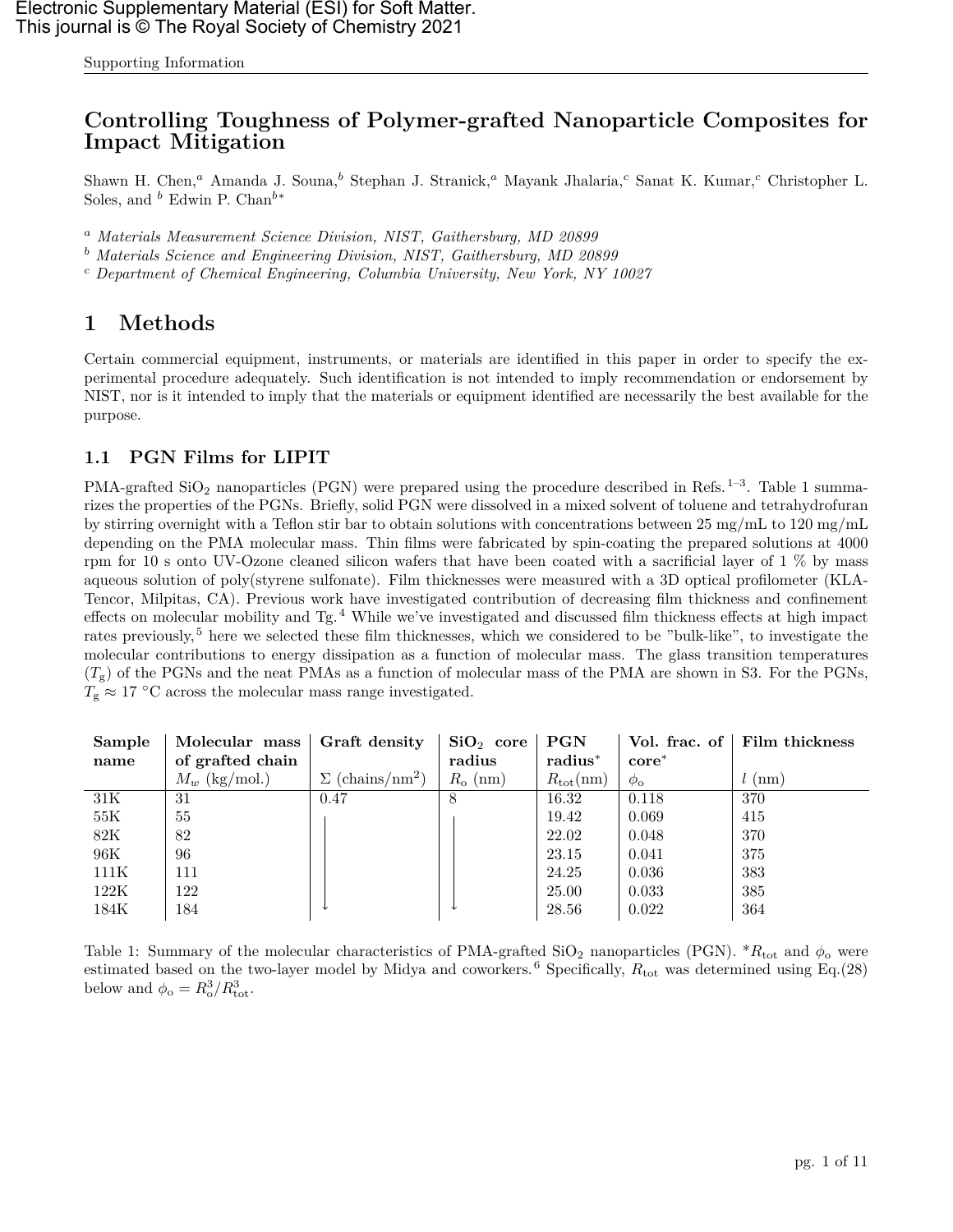

Figure S1: Glass transition temperatures  $(T_g)$  as a function of molecular mass of the PGN and neat PMA materials.

Dried films were cut into 2 by 2 mm squares with a razor blade, floated in ice cold water onto TEM grids, and dried under vacuum for 3 hours. Samples were stored in a refrigerator when not in use and all tested within 12 hours of preparation.

## **1.2 Ablation Target Preparation**

Ablation targets were prepared using microscope glass coverslips sputter-coated with a 40 nm layer of gold and blade-coated with a 60  $\mu$ m layer of polydimethylsiloxane (PDMS, Sylgard 184). The PDMS was used in a 10:1 mass ratio of prepolymer to catalyst, degassed before blade-coating, and cured at 120 ◦C for 15 minutes. 28 µm diameter lime glass spheres (Cospheric Inc) were directly distributed onto the PDMS substrate and dispersed with a burst of compressed air to achieve a monolayer of spheres.

## **1.3 LIPIT Measurement**

Microprojectiles were launched using a pulsed diode-pumped solid state 1030-nm laser (Coherent, Flare NX) in single pulse mode to direct a 1.5 ns pulse towards a single glass microsphere on the ablation target. Using a video camera (PixeLINK) and a 20X objective (SLMPLN20x, NA = 0.25, Olympus) for viewing, each microsphere on the ablation target and the center of each section of the PGN film on the TEM grid, were both moved to the position of the laser's focal point using motorized linear stages (Physik Instrumente). Microprojectiles were measured to be  $28 \pm 1$  $\mu$ m using the same video camera. The pulse was directed up towards the target, ablating the gold layer. The gold plume propelled the elastomeric PDMS layer upward to launch the projectile towards the PGN film positioned 1 mm above the target. The velocity was adjusted by controlling the pulse energy of the ablation laser.

The images of the microprojectile trajectory were recorded using a diode-pumped, pulsed, 1035-nm laser (Coherent, Monaco) with a pulse length of 300 fs as a stroboscopic illumination source. The laser pulses were frequency-doubled using a BBO crystal, and gated to create a burst of 10 to 20 green (517.5-nm) pulses at a repetition rate of 2 MHz, or 1 pulse every 500 ns. The burst of pulses was used to capture a series of positions in the projectile's trajectory before and after penetration of the film within a single exposure using a scientific complimentary metal-oxide-semiconductor (sCMOS, PCO Edge 4.2, PCO) camera. The ablation laser pulse, the imaging laser pulses, and the camera exposure were timed using digital triggers modulated using a digital waveform generator (NI9402, National Instruments). Using the calibrated distances between successive projectile images and the time between laser pulses, the projectile velocities were calculated at each position.

# **2 Energy Dissipation Parameters from LIPIT**

The incident  $(v_i)$  and residual  $(v_r)$  velocities were determined from the microprojectile's spatial trajectory and the time increments between positions defined by the repetition rate of laser used for stroboscopic imaging. [7](#page-10-6) The kinetic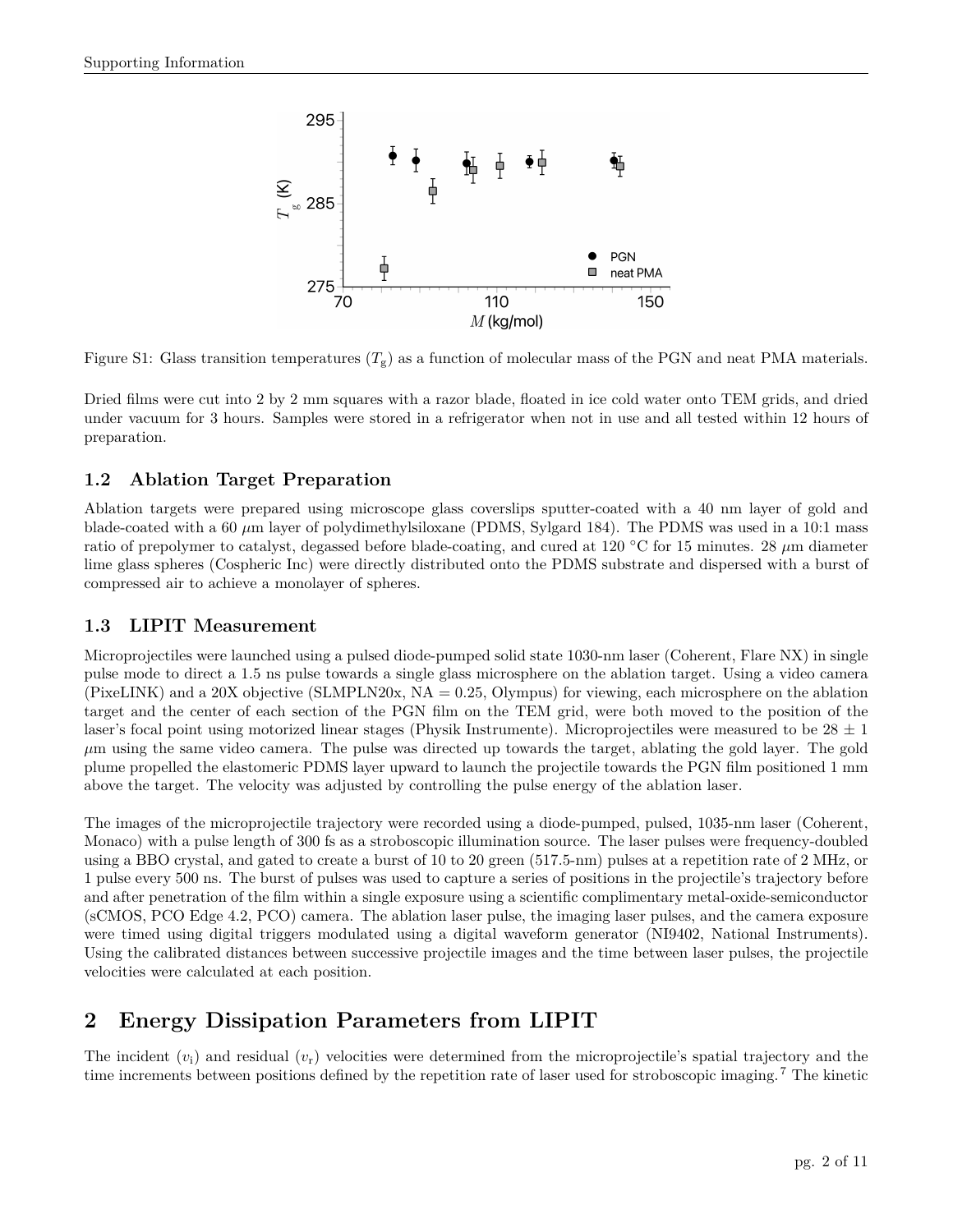<span id="page-2-0"></span>energy loss  $(\Delta E_k)$  can then be calculated using,

$$
\Delta E_{\mathbf{k}} = \frac{1}{2} m_{\mathbf{p}} (v_{\mathbf{i}}^2 - v_{\mathbf{r}}^2)
$$
  
=  $E_{\text{drag}} + E_{\text{ad}} + E_{\text{xfer}} + E_{\text{d}}$   
=  $E_{\text{drag}} + E_{\text{ad}} + E_{\mathbf{p}}$  (1)

where  $m_{\rm p}$  is the mass of the microprojectile.  $\Delta E_{\rm k}$  includes various mechanisms of energy dissipation including air drag ( $E_{\text{drag}}$ ), adiabatic work ( $E_{\text{ad}}$ ), kinetic energy transfer ( $E_{\text{xfer}}$ ) and energy dissipation by the PGN film ( $E_{\text{d}}$ ). For our testing conditions, we assume  $E_{drag}$  and  $E_{ad}$  to be negligible as they are  $\approx 2\%$  and  $\approx 5\%$ , respectively, of the incident kinetic energy.<sup>[5](#page-10-3)</sup> Therefore, Eq.[\(1\)](#page-2-0) can be simplified to,

$$
\Delta E_{\rm k} \approx E_{\rm p} = \frac{m_{\rm f}}{2} v_{\rm i}^2 + E_{\rm d} \tag{2}
$$

The first term  $(E_{\text{xfer}})$  is the kinetic energy transferred to a plug of film with mass  $m_f = \rho_f A l$ . Here,  $\rho_f$  is the mass density of the film,  $A = \pi a_p^2$  is the area of the plug,  $a_p$  is the radius of the microprojectile, and the l is the film thickness. E<sup>d</sup> represents the other mechanisms of energy dissipation specific to the material.

To compare the performance between different materials, the specific puncture energy  $(E_p^*)$  is used instead as it is normalized by the mass of the plug of material that contributed to energy dissipation.

$$
E_{\rm p}^* = \frac{E_{\rm p}}{m_{\rm f}} = \frac{v_{\rm i}^2}{2} + E_{\rm d}^* \tag{3}
$$

### **2.1 LIPIT Deformation Time**

We can estimate the deformation time of LIPIT experiments based on the cone velocity  $(v_c)$  of the microballistic impact event. It is related to the in-plane speed of sound for the polymer  $(c_{\parallel})$ ,

$$
v_{\rm c} \cong 1.23c_{\|} \left(\frac{v_{\rm i}}{2^{1/2}c_{\|}}\right)^{2/3} \tag{4}
$$

Specifically, the deformation time  $(t_p)$  is defined as,

$$
t_{\rm p} \cong \frac{L_{\rm max}}{v_{\rm c}}\tag{5}
$$

where  $L_{\text{max}}$  is the maximum radius of the expanding cone-shaped deformation region. For  $v_i=100$  m s<sup>-1</sup> and  $L_{\text{max}} \approx$ 80  $\mu$ m estimated from the post-punctured images, we get:  $v_c \approx 220$  m s<sup>-1</sup> and  $t_p \approx 364$  ns with  $c_{\parallel} \approx 114$  m s<sup>-1</sup> for pure PMA. [8](#page-10-7)

# **3 Application of Wool's Percolation Model of Polymer Fracture**

Wool presents an alternative approach in understanding the molecular contributions to polymer fracture based on the rigidity percolation (RP) theory. [9](#page-10-8) Here, the making and breaking of bonds in entangled polymers is parameterized based on connectivity of a percolated "network". In RP, the material is treated as a collection of bonds and nodes randomly arranged in space. The transmission of mechanical forces through the material is defined by the fraction of bonds  $(p)$  that is load bearing. The elastic modulus  $(E)$  is defined as,

<span id="page-2-1"></span>
$$
E \sim (p - p_c)^n \tag{6}
$$

where  $p_c$  is the percolation threshold and n is the vector percolation exponent. Note that Eq.[\(6\)](#page-2-1) defines the elasticity of the material with contributions from both bond stretching and angle bending of the bonds.

Importantly, this model is directly relevant to describing the fracture of a polymer. **First**, the random connectivity of the "network" results in a nonuniform stress distribution. Certain bonds are highly stressed whereas others are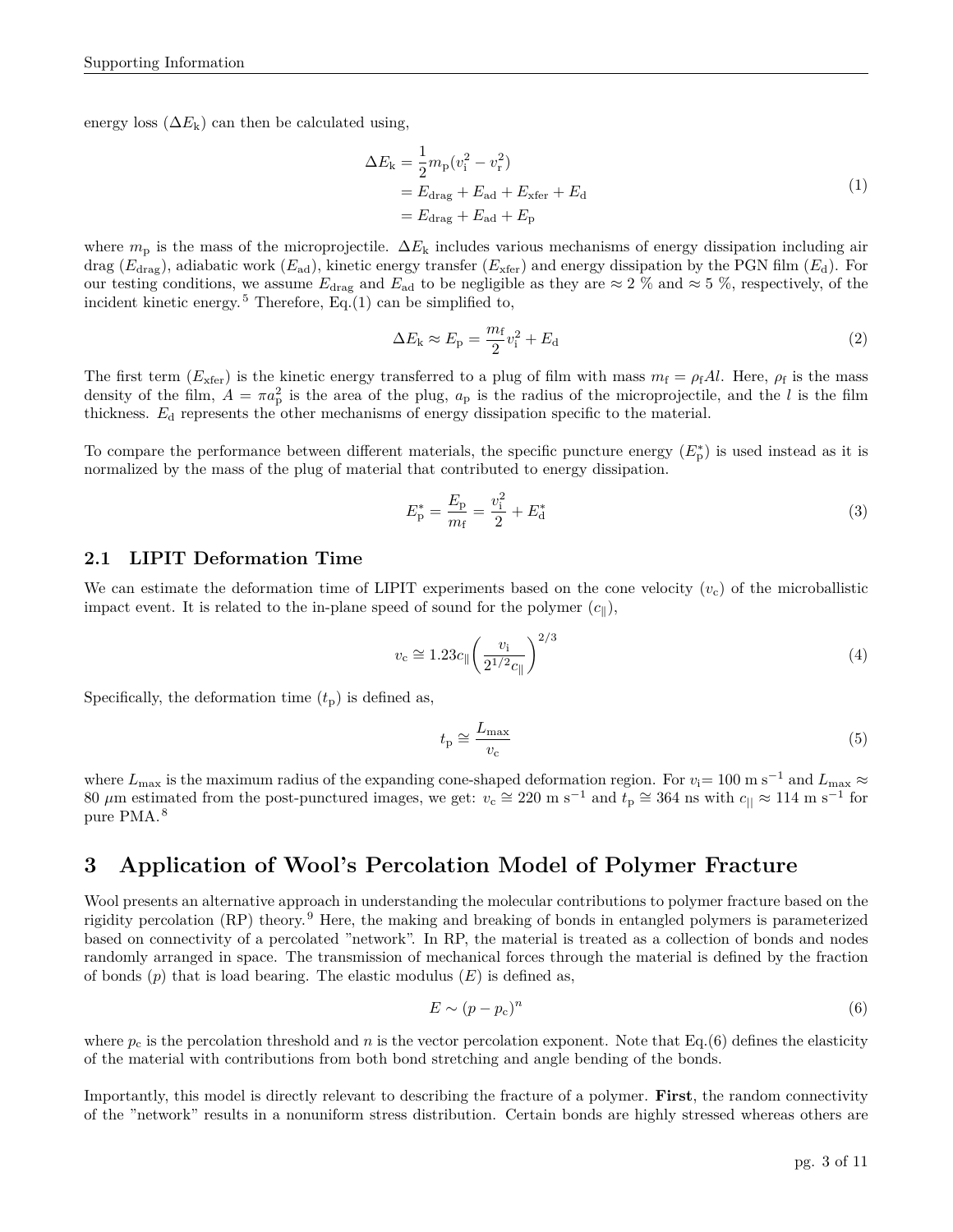not load bearing at all. The existence of highly stressed bonds is the basis for understanding why polymers fail under stresses that are much lower than the theoretical fracture stress of a covalent bond. **Second**, only a fraction of the bonds  $(= p - p_c)$  needs to be broken before complete failure occurs. For polymer fracture, the crack advances through the deformation zone (i.e., a volume of material ahead of the crack tip) by breaking a fraction of bonds that are randomly distributed within this zone since it contains a significant number of defects that are randomly distributed. **Third**, the network connectivity must exceed the percolation threshold  $(p > p_c)$  for strength to develop. When  $p < p<sub>c</sub>$ , the connectivity of the bonds are broken and there is no significant strength in the material beyond weak secondary interactions. For polymers, this implies that the polymer parameters (i.e. molecular mass, areal density of chains, entanglements, etc) must satisfy the percolation threshold requirement as well.

When a uniaxial tensile stress ( $\sigma$ ) is applied to the material, the stored elastic strain energy density ( $W \equiv$ energy/volume) is defined as,

$$
W = \frac{\sigma^2}{2E} \tag{7}
$$

The elastic modulus relative to that of a perfect network  $(p = 1)$  is,

$$
E = E_0 \left(\frac{p - p_c}{1 - p_c}\right)^n \tag{8}
$$

The strain energy density function as a function of multiaxial stretch  $(\lambda_i)$  for elastomers can be defined by the Mooney equation,

<span id="page-3-0"></span>
$$
W(\lambda_1, \lambda_2, \lambda_3) = C_1(\lambda_1^2 + \lambda_2^2 + \lambda_3^2 - 3) + C_2(\lambda_1^{-2} + \lambda_2^{-2} + \lambda_3^{-2} - 3)
$$
\n(9)

where  $C_1$  and  $C_2$  are elastic constants of the material. According to Flory's theory of rubber elasticity,  $C_2 = 0$  and  $\lambda_1\lambda_2\lambda_3 = 1$  (i.e. material is incompressible), the strain energy density for uniaxial tension simplifies to,

<span id="page-3-3"></span>
$$
W(\lambda_1) = C_1 \left(\lambda_1^2 + \frac{2}{\lambda_1} - 3\right) \tag{10}
$$

where  $C_1$  is related to the crosslink density ( $\nu_x \equiv$  crosslinks/volume) of the network. The energy required to fracture  $(W_f \equiv \text{work of fracture})$  a network consisting of  $\nu$  bonds with bond dissociation energy U is defined as,

<span id="page-3-1"></span>
$$
W_{\rm f} = \nu_{\rm x} U(p - p_{\rm c})\tag{11}
$$

Fracture occurs when the critical strain energy  $(W^* = \sigma^{*2}/2E)$  exceeds the work of fracture,

<span id="page-3-2"></span>
$$
W^* \ge W_f \tag{12}
$$

The critical fracture stress is determined by substituting Eq.[\(9\)](#page-3-0) and Eq.[\(11\)](#page-3-1) into Eq.[\(12\)](#page-3-2), which yields,

$$
\sigma^* = \sqrt{2E\nu_x U(p - p_c)}\tag{13}
$$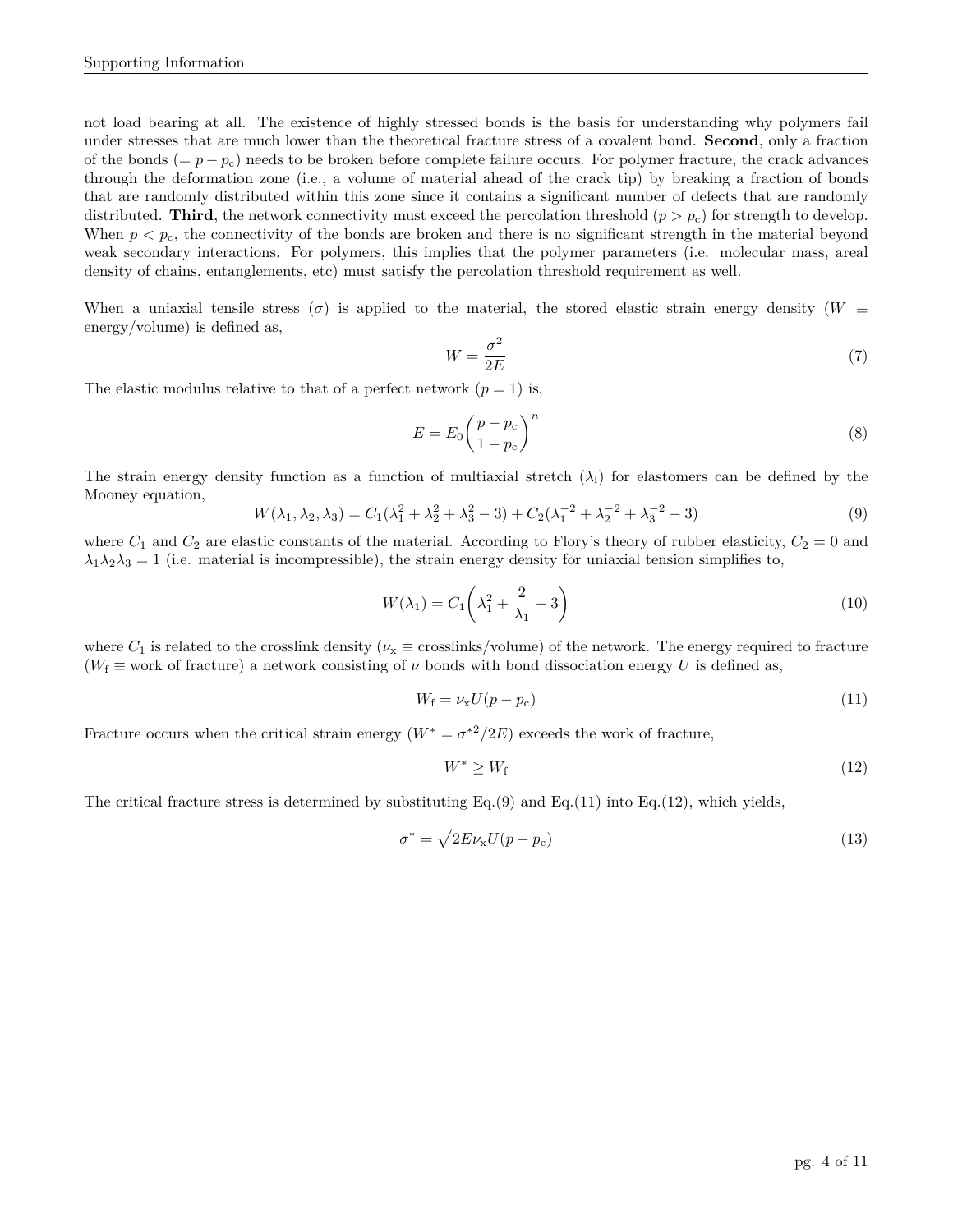This equation predicts the following:

- 1. The critical stress,  $\sigma^* \sim \nu_x^{1/2}$ .
- 2. The true crosslink density is the product  $\nu_x(p p_c)$  such that for a perfect network without defects,  $p = 1$ . For a network with missing bonds or one that is damaged,  $p < 1$ .
- 3. As  $p \to p_c$ , the network becomes very fragile since  $\sigma^* \to 0$ .

### **3.1 Fracture of Entangled Polymers: Chain Scission**

For an entangled polymer,  $\nu_x$  is replaced with the entanglement density  $(\nu_e \approx \rho_p N_A/M_e$  where  $\rho_p \equiv$  polymer density and  $M_e \equiv$  entanglement molecular mass) such that Eq.[\(11\)](#page-3-1) becomes

<span id="page-4-4"></span>
$$
W_{\rm f} = \nu_{\rm e} U(p - p_{\rm c})\tag{14}
$$

In the context of percolation theory of an entangled polymer,  $p$  can also be defined as the normalized entanglement density. It is related to the number of chains per unit volume  $(n_v)$  and entanglement density of infinite molecular mass  $(\nu_{e,\infty}),$ 

$$
p = \frac{n_e(\lambda)n_v}{\nu_{e,\infty}}\tag{15}
$$

The parameter  $n_e(\lambda)$  is the number of entanglements per chain as a function of the stretch ratio ( $\lambda$ ). Since chain ends leads to the loss of a single entanglement, it is defined as,

$$
n_{\rm e}(\lambda) = \frac{M}{M_{\rm e}(\lambda)} - 1\tag{16}
$$

<span id="page-4-1"></span>Assuming that  $n_v \approx \rho_p N_A/M$  and  $\nu_{e,\infty} \approx \rho_p N_A/M_e$  yields,

$$
p = \frac{\left(\frac{M}{M_e(\lambda)} - 1\right)\rho_p N_A/M}{\rho_p N_A/M_e(\lambda)}
$$
  
= 
$$
1 - \frac{M_e(\lambda)}{M}
$$
 (17)

where  $M_e(\lambda)$  accounts for the fact that the entanglement molecular mass or distance between entanglements increases with stretch. Specifically,

<span id="page-4-0"></span>
$$
M_{\rm e}(\lambda) = \lambda^2 M_{\rm e} \tag{18}
$$

Substituting Eq. $(18)$  into Eq. $(17)$ , we obtain,

<span id="page-4-2"></span>
$$
p = 1 - \lambda^2 \frac{M_e}{M}
$$
 (19)

Eq.[\(19\)](#page-4-2) will be important if disentanglement is the primary fracture mechanism. For chain scission where the polymer chains have no time to stretch, i.e.  $\lambda = 1$ ,  $\implies p = 1 - M_e/M$ . Additionally, since  $p_c \approx 1/2$ ,

<span id="page-4-3"></span>
$$
p_{\rm c} = \frac{1}{2} = 1 - \frac{M_{\rm e}}{M_{\rm c}}\tag{20}
$$

Thus implying that  $M_c \approx 2M_e$ .

Substituting Eq. $(20)$  into Eq. $(14)$ , the critical strain energy for fracture is,

$$
W^* = \frac{2\rho_p N_{\rm A} U}{M_{\rm c}} \left(1 - \frac{M_{\rm c}}{M}\right) \tag{21}
$$

Assuming that  $W^* \cong G_c$ , then

$$
G_{\rm c} = G_{\rm sc}^* \left( 1 - \frac{M_{\rm c}}{M} \right) \tag{22}
$$

which is the prediction for the fracture energy of a glassy polymer undergoing chain scission with  $G_{\rm sc}^* \cong 2\rho_p N_{\rm A} U / M_{\rm c}$ defined as the plateau fracture energy value for a polymer of infinitely high molecular mass.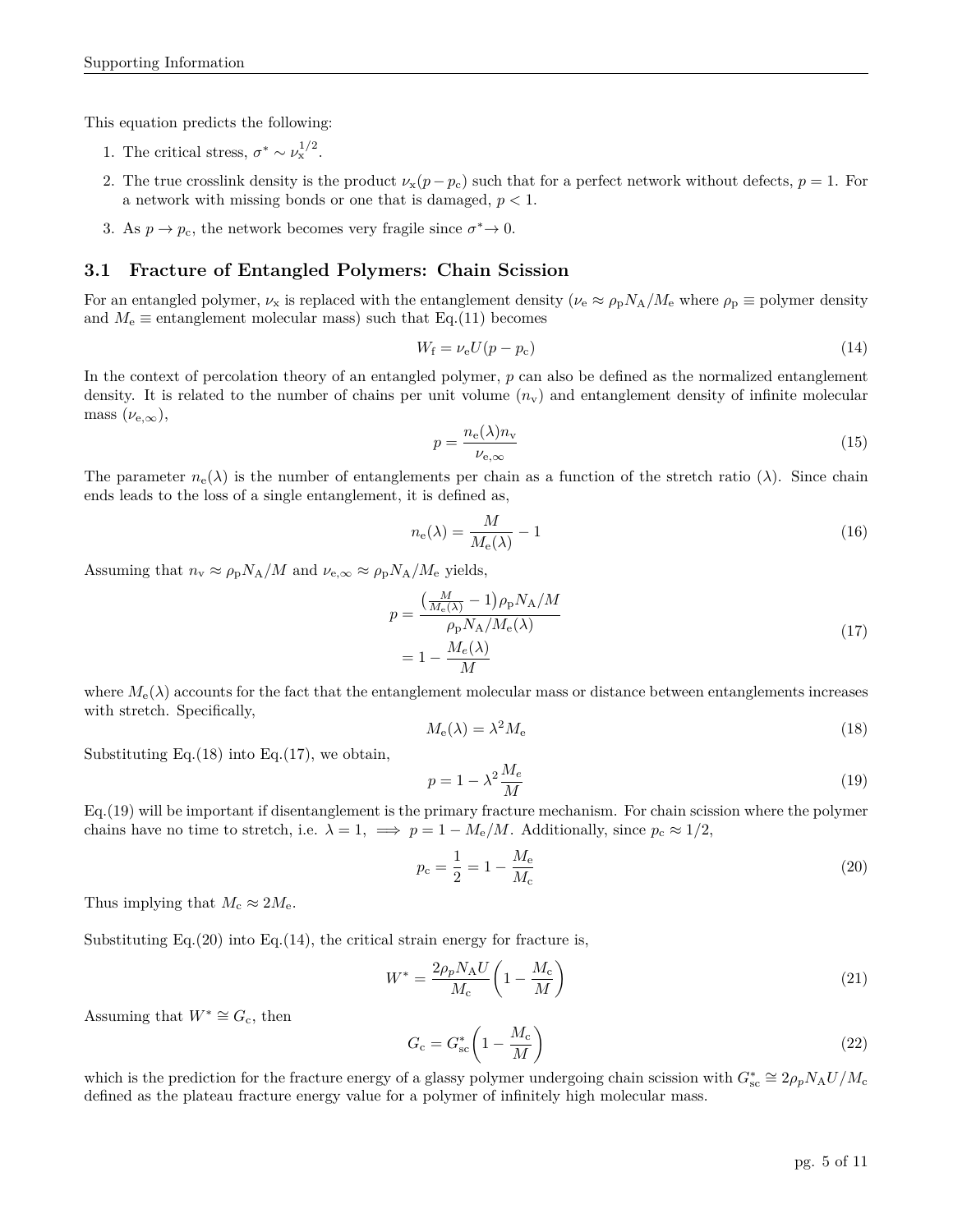### **3.2 Fracture of Entangled Polymers: Disentanglement**

The disentanglement process is characterized by the stretching of an entangled chain  $(M > M_c)$  up to a draw ratio ( $\lambda$ ). This stretching also causes the average end-to-end distance of entanglement points ( $R_e$ ) to stretch as well. Assuming affine deformation, the chains will be stretched by  $\lambda$  as well, *i.e.*  $R_e(\lambda) = \lambda R_e$ .

For  $M > M_c$ , the critical draw ratio  $(\lambda_c)$  for chain scission can be estimated by equating Eq.[\(19\)](#page-4-2) with Eq.[\(20\)](#page-4-3),

<span id="page-5-0"></span>
$$
\lambda_{\rm c} = \left(2(1-p)\frac{M}{M_{\rm c}}\right)^{1/2} \sim \left(\frac{M}{M_{\rm c}}\right)^{1/2} \tag{23}
$$

<span id="page-5-1"></span>The critical strain energy for fracture due to disentanglement can be defined by substituting Eq.[\(23\)](#page-5-0) into Eq.[\(10\)](#page-3-3),

$$
G_{\rm c} \approx E\varepsilon^2
$$
  
\n
$$
\sim (\lambda_{\rm c} - 1)^2
$$
  
\n
$$
= 0.3G_{\rm d}^* \left(\sqrt{\frac{M}{M_{\rm c}}} - 1\right)^2
$$
\n(24)

The prefactor  $0.3G_d^*$ , which was determined based on the limit that at  $M = 8M_c$ ,  $G_d^* = G_c(8M_c) \approx 0.42 \times 8M_c$ . Note that Eq.[\(24\)](#page-5-1) is valid for  $M_c \leq M \leq 8M_c$ . When  $M < M_c$ , the contributions of entanglements to the fracture process are not present and Eq.  $(24)$  is not applicable. Instead, the Nail solution <sup>[10](#page-10-9)</sup> provides an estimate of the contribution of interpenetrated chain segments to the fracture process.

### **3.2.1 Entanglement Molecular Mass**

The entanglement molecular mass  $(M_e)$  can be determined from the shear rheology experiments. For an entangled homopolymer,  $M_e$  is related to the shear modulus of the polymer in the rubbery plateau region  $(\mu_e)$ ,

$$
M_{\rm e} = \frac{\rho_{\rm p}RT}{\mu_{\rm e}}\tag{25}
$$

Using the rheology data from Bilchak et al.<sup>[2](#page-10-10)</sup> with  $\mu_e \approx 3 \times 10^5$  Pa and  $\rho_p = 1.215$  g/cm<sup>3</sup>, we estimate  $M_e \approx$ 10 kg/mol for our PGNs. Since  $M_c \approx 2M_e$ ,  $M_c \approx 20$  kg/mol.

#### **3.2.2 Network Failure Time**

The disentanglement process is not just a function of the molecular length scale of polymer  $(M_e)$ , but there is also a time-scale component. Specifically, there must also be commensurability between the deformation rate and the network failure time. Following extension to  $\lambda$ , the chain responds to this deformation and retracts at a rate that is governed by Rouse dynamics, with a network failure time defined as,

$$
\tau_{\rm f} \approx \tau_{\rm RO} \ln(M/M_{\rm c}) \tag{26}
$$

where  $\tau_{\rm RO}$  is the Rouse time of the polymer chain,  $^{11}$  $^{11}$  $^{11}$ 

$$
\tau_{\rm RO} = \frac{\zeta b^2}{6\pi^2 k_{\rm b} T} \left(\frac{M}{M_{\rm e}}\right)^2
$$
  
= 
$$
\frac{2\zeta b^2}{3\pi^2 k_{\rm b} T} \left(\frac{M}{M_{\rm c}}\right)^2
$$
 (27)

where b is the Kuhn length, and  $\zeta$  is the monomeric friction coefficient of the polymer, respectively. We estimate  $\zeta$ of PMA using the relationship,  $\zeta \approx k' \tau$ .<sup>[1](#page-10-0)</sup> From quasi-elastic neutron scattering experiments of neat PMA,<sup>1</sup>  $\tau \approx 120$ ps and  $k' \approx 1.9 \text{ N/m}$ , thus  $\zeta \approx 2.3 \times 10^{-10} \text{ N s/m}$ .

Disentanglement is nearly-instantaneous when  $M \approx M_c$  and approaches  $\tau_{\rm RO}$  when  $M \approx 8M_c$ , which is the upper bound for chain extension ( $\lambda = 4$ ) without chain scission. An important point is that at deformation rates faster than the network failure time, disentanglement cannot occur and the mechanism transitions to chain scission. [9](#page-10-8)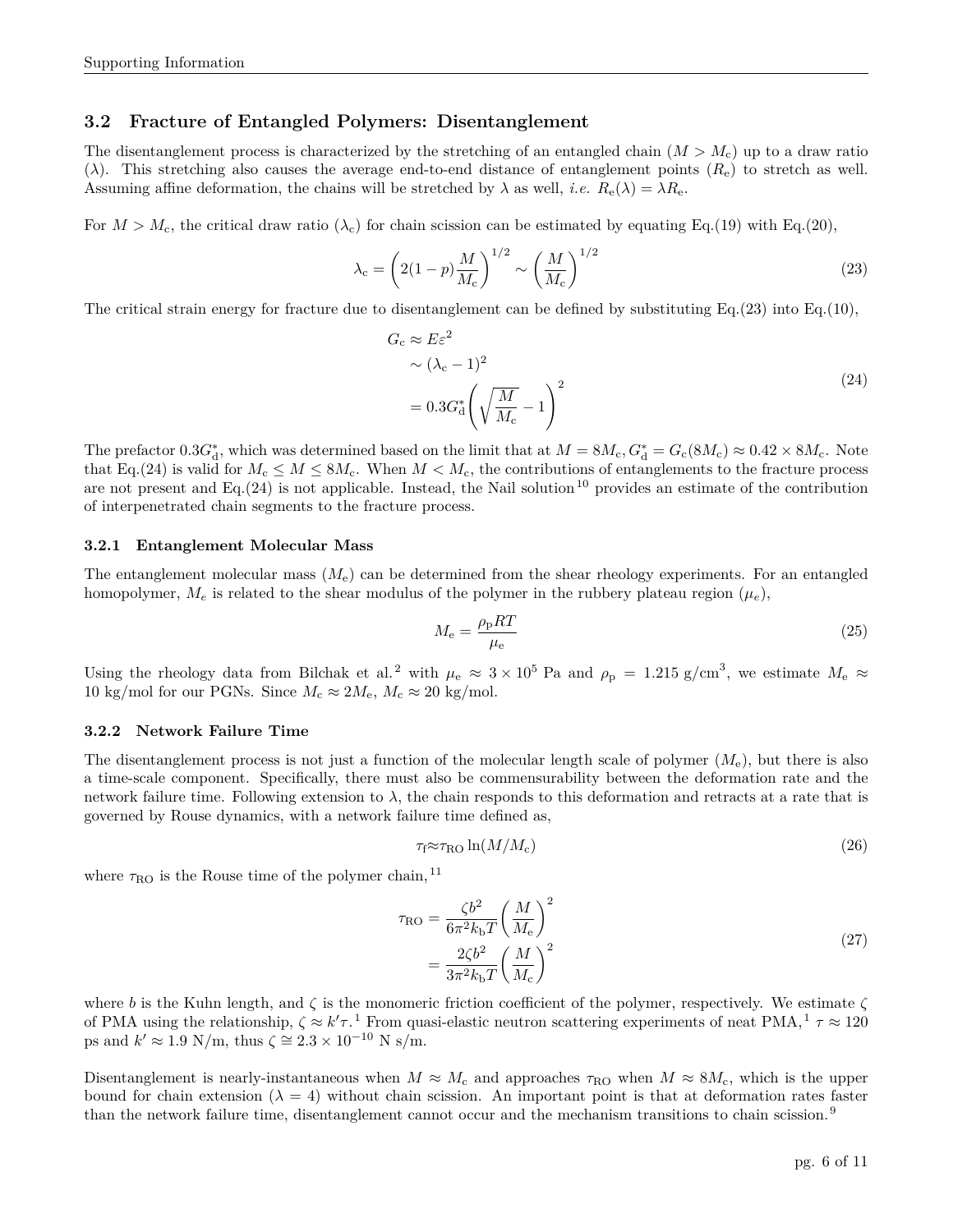### **3.3 Interpenetration Zone of PGNs**

The interpenetrated region is critical to the overall mechanical properties of the PGN as it enables chain entanglements to form. The molecular mass of the grafted chain segment in the interpenetrated region can be determined using the two-layer model proposed by Midya and coworkers.<sup>[6](#page-10-4)</sup> The model assumes that each layer is spherical with: 1) the inner core defined as the radius of the inorganic nanoparticle, 2) middle shell consisting of segments of the grafted polymer chains that are densely packed that cannot interpenetrate, and 3) an outer shell where the chain segments do interpenetrate.

For a nanoparticle with radius  $R_0$  decorated with Z polymer grafts, the overall size of the grafted nanoparticle  $(R_{tot})$ is defined as,

<span id="page-6-0"></span>
$$
\frac{4}{3}\pi \left(R_{\text{tot}}^3 - R_{\text{o}}^3\right) = \frac{ZN}{\rho_{\text{m}}} \tag{28}
$$

where N is the number of Kuhn monomers per chain,  $\rho_m = \rho_p/(M_m N_A)$  is the average monomer density (= monomer mass/volume), and  $Z = 4\pi R_o^2 \rho_g$  with  $\rho_g$  being the graft density (= chains/area). The total brush thickness h is,

$$
h = R_{\text{tot}} - R_{\text{o}} \tag{29}
$$

Assuming that the chains in the interpenetrated region are Gaussian, the thickness of the interpenetrated layer is related to the chain dimensions as,

<span id="page-6-1"></span>
$$
h_{\text{inter}} = n_{\text{inter}}^{1/2} b \tag{30}
$$

where b is the Kuhn length. Again using a space filling argument, the size of the interpenetrated layer is,

<span id="page-6-2"></span>
$$
\frac{4}{3}\pi R_{\text{tot}}^3 - \frac{4}{3}\pi \left(R_{\text{tot}} - \frac{h_{\text{inter}}}{2}\right)^3 = \frac{Zn_{\text{inter}}}{\rho_{\text{m}}}
$$
\n(31)

#### **3.3.1 Overcrowding Parameter**

The overcrowding parameter qualifies the extent of extension of the grafted polymer chains by comparing the volume occupied by  $Z$  chains versus the volume occupied by  $z_{\text{tot}}$  number of unperturbed chains. Specifically, it is defined as,

$$
x = \frac{Z}{z_{\text{tot}}}
$$
 (32)

where  $z_{\text{tot}} = \pi \rho_{\text{m}} b^2 R_{\text{tot}}$  is defined as the number of unperturbed chains that can occupy the same volume of  $\approx \pi R_{\text{tot}}^3$ .

Substituting Eq.[\(30\)](#page-6-1) into Eq.[\(31\)](#page-6-2) and simplifying,  $n_{\text{inter}}$  is defined as,

<span id="page-6-3"></span>
$$
n_{\text{inter}}^{1/2} = \frac{3R_{\text{tot}}}{b}(1+x)\left(1-\sqrt{1-\frac{4}{3}(1+x)^{-2}}\right)
$$
\n(33)

Substituting Eq.[\(33\)](#page-6-3) into Eq.[\(30\)](#page-6-1) yields,

$$
h_{\text{inter}} = R_{\text{tot}} \left( 2x^{-1} - 2x^{-2} + \frac{8}{3}x^{-3} - 4x^{-4} + \dots \right) \tag{34}
$$

For our materials, the overcrowding parameter is estimated by considering  $R_0 = 8$  nm,  $\rho_{\rm g} = 0.47$ , and  $b = 1.47$  nm.  $R_{\text{tot}}$  is calculated using Eq.[\(31\)](#page-6-2) based on the properties of PMA with  $N = M/M_{\text{m}}$  and  $\rho_{\text{m}} = 8.47$  monomers/nm<sup>3</sup>. The monomer mass,  $M_{\rm m} = 86$  g/mol. and the polymer density,  $\rho_{\rm p} = 1.22$  g/cm<sup>3</sup>.

The molecular mass of the "dry" brush region can be estimated by comparing Minter with M (**Figure [S2](#page-7-0)**a). A linear fit of the results yields,  $M_{\text{inter}} = 0.88M - 5.47$ . Extrapolating to  $M_{\text{inter}} = 0$  gives  $M_{\text{dry}} \approx 6.2$  kg/mol. The number of entanglements increases linearly with  $M$  as the chains gain greater degrees of freedom to interdigitate with neighboring chains (**Figure [S2](#page-7-0)**b). When M is low the chain length is insufficiently long to form entanglements, and the conformation represents those in the "dry" brush regime. Chains become less rod-like and more coil-like as x approaches unity, where  $x = 1$  represents ideal unperturbed chains in a melt. As indicated in **Figure** [S2](#page-7-0)c, the interpenetrated chains are highly extended, and only at relatively high molecular mass do the chains approach the chain conformation of a polymer melt.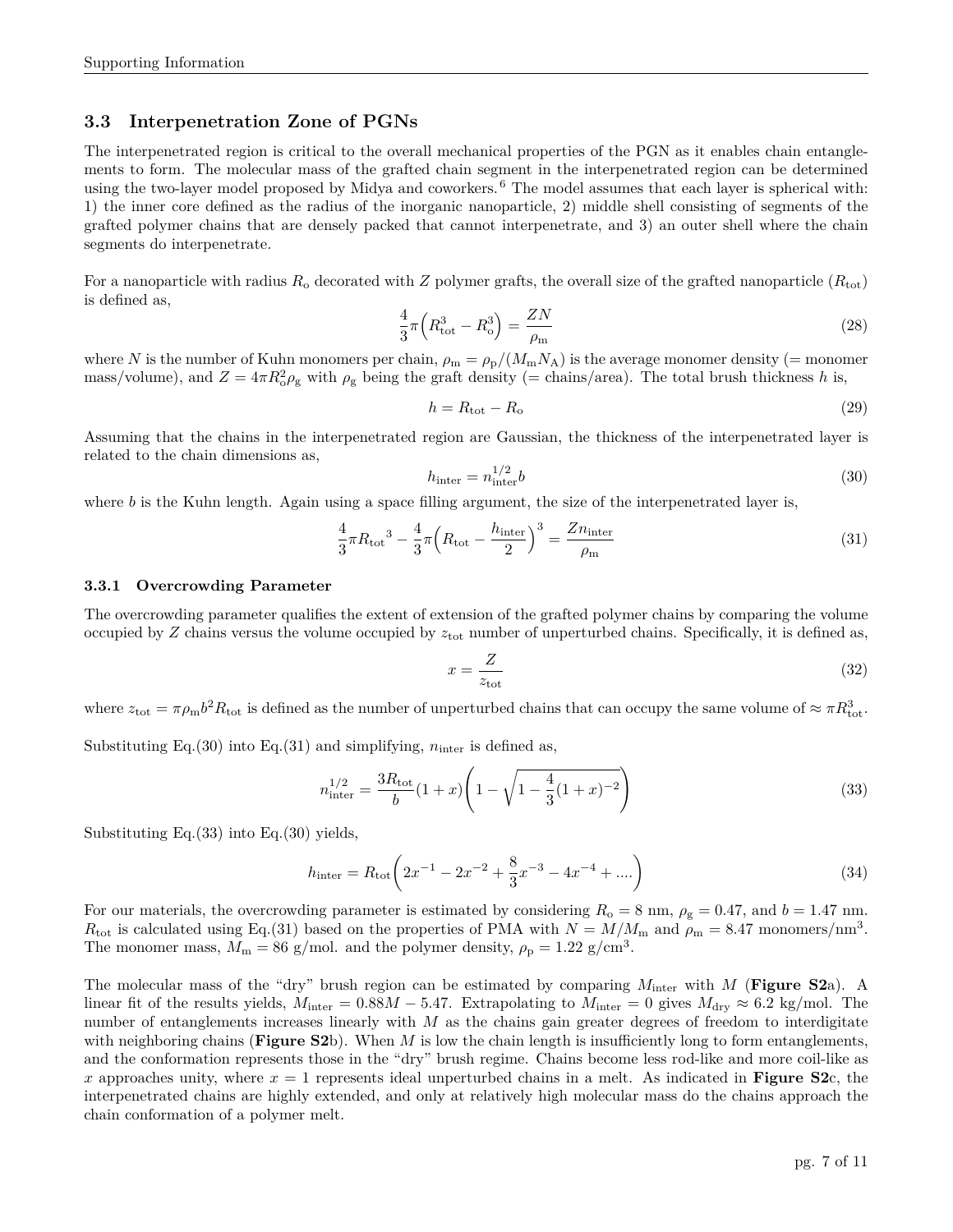

<span id="page-7-0"></span>Figure S2: a) Molecular mass of the chain segment in the interpenetrated region  $(M<sub>inter</sub>)$  as a function of molecular mass of the entire chain (M). Extrapolating to  $M_{\text{inter}} = 0$  gives  $M_{\text{dry}} \approx 6.2$  kg/mol. b) Plot of number of entanglements per chain, estimated using the ratio  $M_{\text{inter}}/M_c$ , as a function of M. c) Plot of the overcrowding parameter  $(x)$  versus  $M_{\text{inter}}$  indicates that the grafted chains are highly extended across the entire molecular mass series investigated.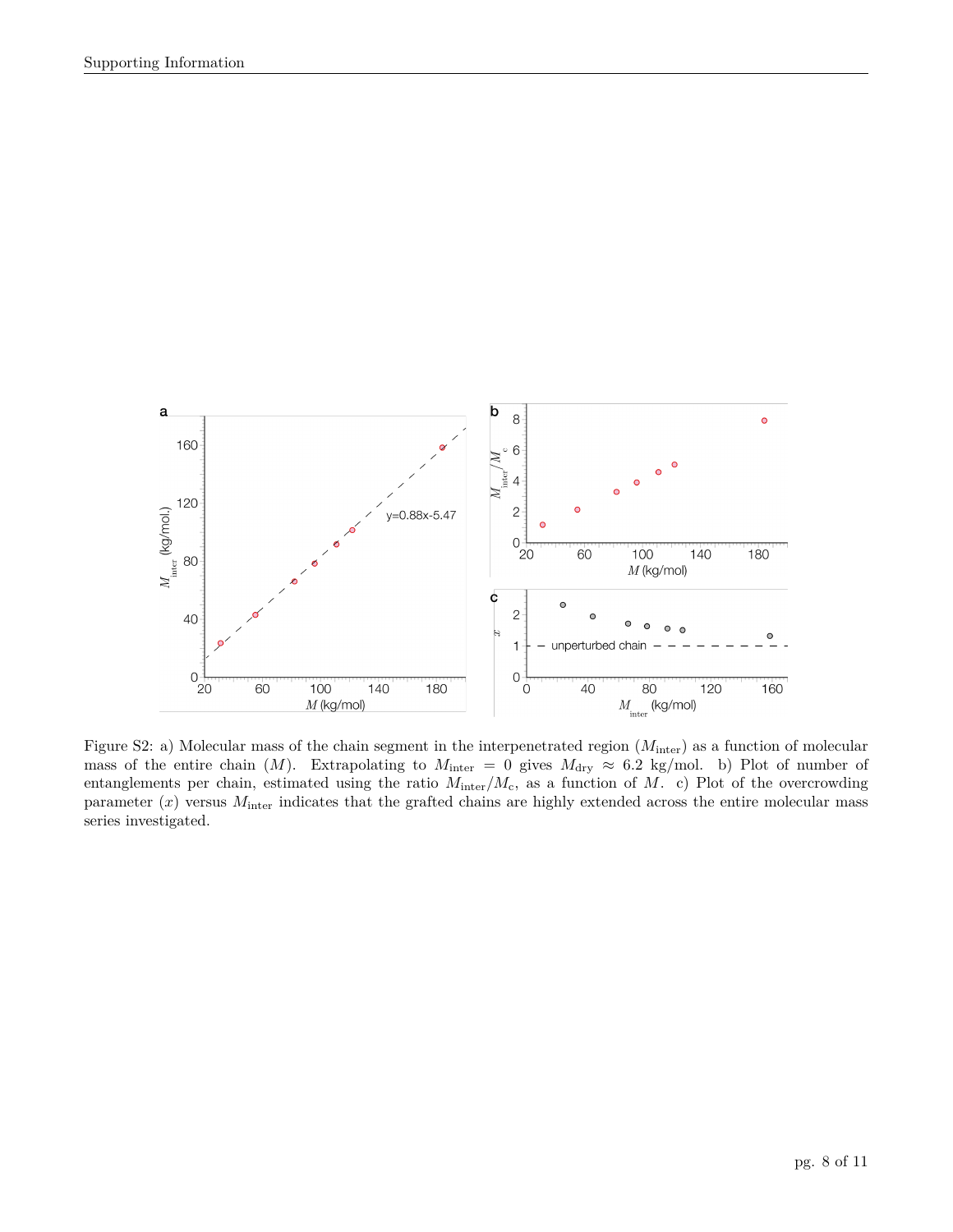## **3.4 X-ray Photon Correlation Spectroscopy (XPCS)**

X-Ray Photon Correlation Spectroscopy (XPCS) experiments were conducted at sector 8-ID-I at the Advanced Photon Source (APS, Argonne national laboratory. 7.35 keV coherent x-rays were used in the experiments, which resulted in an accessible q-range of  $0.025$  nm<sup>-1</sup> to  $0.063$  nm<sup>-1</sup>. All samples were exposed to identical thermal history prior to the measurements – they were equilibrated at 463 K and then stepped down to the measurement temperature of 393 K. The samples were allowed to equilibrate once again at 393 K prior to the final measurements. Equilibration was tracked by measuring the intensity auto-correlation function with time and waiting for the successive autocorrelation functions to overlap with each other. Once equilibrated, data was collected at five different spots on the sample more than 50  $\mu$ m apart from each other. This prevents areal overlap between the different points as the nominal beam size was 15  $\mu$ m  $\times$  5  $\mu$ m. Independent intensity auto-correlations measured at each of these points overlapped with each other and were averaged prior to curve fitting. Curves at 54 discrete q-vectors were fit with a compressed exponential function  $g^{(2)}(q,t) = A(q)(exp(-t/\tau)^{\beta})^2 + 1$ , where  $\beta > 1$  for all cases considered here. The characteristic decay times is the primary output from these calculations. To account for the compressed nature of the exponential, characteristic decay times were normalized to obtain the mean relaxation time  $\langle \tau \rangle = \Gamma(1/\beta) \cdot (\tau/\beta)$ , which are plotted as a function of graft chain molecular weight in the main text. As XPCS is a coherent scattering experiment and is related to the decay of the pair correlation function, mean relaxation times were calculated at the first peak of the structure factor for all GNPs.

### **3.5 Quasi-elastic Neutron Scattering (QENS)**

Quasielastic neutron scattering (QENS) experiments were performed on the High Flux Backscattering Spectrometer (HFBS) at the NIST Center for Neutron Research and SPHERES at the Heinz Maier-Leibnitz Zentrum. As both instruments have very similar resolutions, data can be compared across the two. Only the data from the GNP with a MW of 80 kDa was collected on SPHERES.

Films of GNPs were prepared by solvent casting concentrated solutions on to aluminum foil and subsequently evaporating the solvent for 2 days under ambient conditions, and 3 days under vacuum at 353 K. The final film had a thickness of 100 �m, which was enough to ensure that neutron transmission was >90%. Elastic scans were performed on the GNP films by first cooling it down to the temperature where all dynamics are frozen (representing a purely elastic scattering medium) and equilibrating at the temperature. Based on instrumental limitations, this temperature was 15 K on HFBS and 4 K on SPHERES. The temperature was ramped at a rate of 1 K/min after equilibration, up to a final temperature of 360 K to 400 K (sample dependent). While ramping, the total number of neutrons scattered elastically were measured at 16 (HFBS) or 10 (SPHERES) discrete wavevectors (or  $q$  values) every 1 minute to yield the variation of elastic intensity with temperature and q values for the GNP films.

After discarding the first two q values due to instrumental limitations, the variation of total elastic intensity with q can be fit to extract a Debye-Waller factor  $(\langle u^2 \rangle)$  at each temperature.

$$
I = I_0 \exp\left(\frac{-q^2 \langle u^2 \rangle}{3}\right) \tag{35}
$$

By treating the system as a harmonic spring, a spring constant can be calculated from the variation of  $\langle u^2 \rangle$  with temperature and thus  $d\langle u^2 \rangle / dT$  can be used as a proxy to this quantity.

$$
k' = \frac{(3k_B T)}{\frac{d(u^2)}{dT}}
$$
\n(36)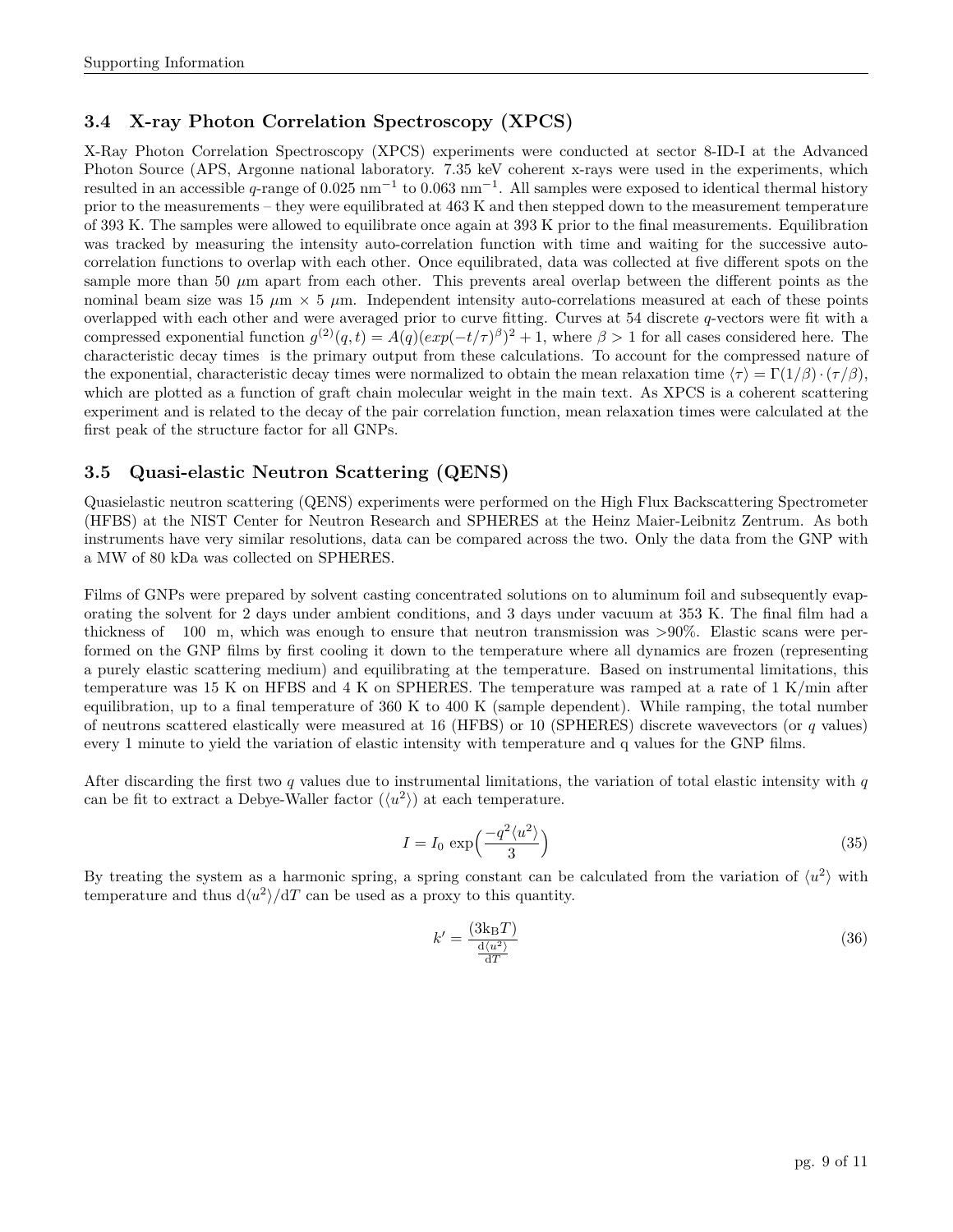

<span id="page-9-0"></span>Figure S3: Incoherent elastic neutron scattering results for the PGNs. Mean-squared displacement  $(\langle u^2 \rangle)$  vs. temperature (T) for a) 29 kg/mol, b) 67 kg/mol, c) 80 kg/mol, d) 88 kg/mol, e) 100 kg/mo., and f) 136 kg/mol. g) Also included is the results for the neat PMA with  $M = 63$  kg/mol. h) Plot of  $d\langle u^2 \rangle / dT$  versus M of the grafted chains.